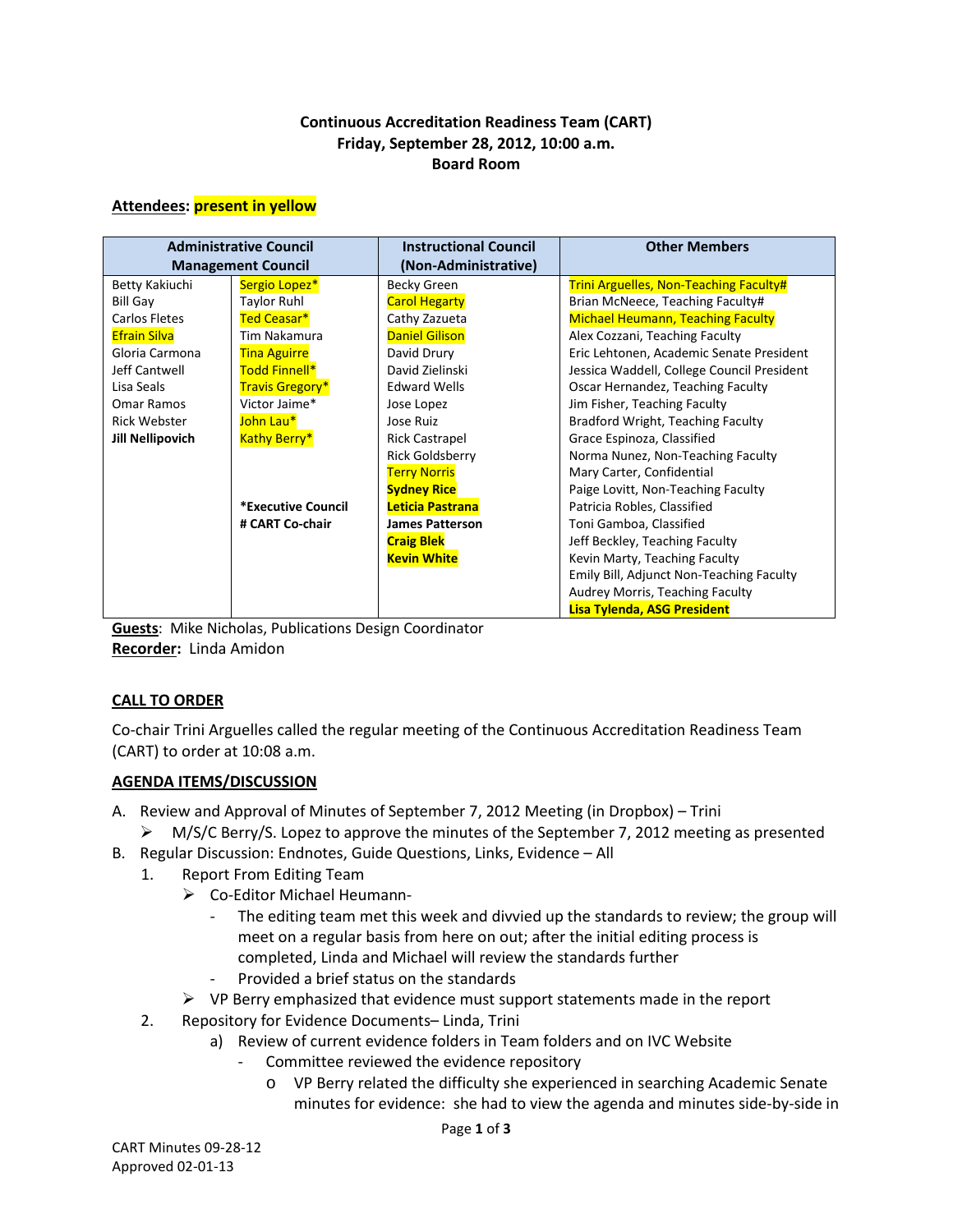order to determine actions taken; the statement "discussion held" is not enough to show that authentic dialogue took place at the meetings

- o VP Berry and Linda Amidon have had discussions with the executive and administrative assistants regarding standardization of committee minutes
- o Linda Amidon noted that scanned documents cannot be searched electronically; whenever possible convert evidence documents to .pdf
- C. Update On Previous Discussion Items
	- 1. SLO/Cycle Assessment PLO Report– Sydney Rice, SLO Coordinator:
		- $\triangleright$  Noted that this is the fifth week of the semester and it is time to assess outcomes data from the last spring cycle
		- $\triangleright$  She has received assessments from three departments; department chairs and faculty are working diligently on assessments
		- $\triangleright$  Once she receives all assessments she will know the status of outcomes; she is going through records again to determine what we have and don't have
		- $\triangleright$  She discovered that the SLOs on some syllabi did not match the SLOs in CurricUNET and she is addressing this issue with department chairs
		- $\triangleright$  PLOs are the next big hurdle; deadline is in the month of October; departments are meeting to review; the process is taking place and is being documented in department minutes; faculty recognize the importance of the process
		- $\triangleright$  VP Berry reminded CART that if SLOs and PLOs are not completed by March, the college will be sanctioned
	- 2. Data availability for Accreditation Self-Evaluation Report Jill Nelipovich (written report)
		- $\triangleright$  CART members reviewed a written report provided by Institutional Researcher Jill Nelipovich
		- $\triangleright$  VP Berry explained that a lot of the data elements are prescribed by the Commission; the data is aggregated in the data elements presented in the report
- D. New Discussion
	- $\triangleright$  VP Berry reported that the introduction to the self evaluation report needs to be written
		- The introduction sets up the evaluation team's impression of the college
		- The introduction will consist of the abstract, recommendations, planning agendas, and other items
		- Writing must begin soon we can't wait until all standard sections are in to begin writing; a writing team will be established
- E. Update From Team Leads:
	- **1. Standard I.A – Alex Cozzani**: Need to link evidence
	- **2. Standard I.B – Efrain Silva**: Close to a final draft; asked standard team members to re-review to and address editor comments
	- **3. Standard II.A – Brian McNeece (absent):** Daniel Gilison reported that Team Lead McNeece is soliciting additional volunteers to help; he noted that Standard II.A is the largest standard
	- **4. Standard II.B – Ted Ceasar:** Narrative is complete and evidence has been linked
	- **5. Standard II.C – Taylor Ruhl:** Co-editor Michael Heumann discussed identified issues with Team Lead Taylor Ruhl; there is a lot of editing required but he will finalize the section next week
	- **6. Standard III.A – Travis Gregory**: Submitted narrative on Monday 9/24/12; has a lot of evidence but not yet linked; acknowledged there are issues with professional development
	- **7. Standard III.B – John Lau:** Narrative will be completed today; linking of evidence will be completed by the deadline; the standard reflects that the college recognizes there are issues and is addressing them with corrective action plans